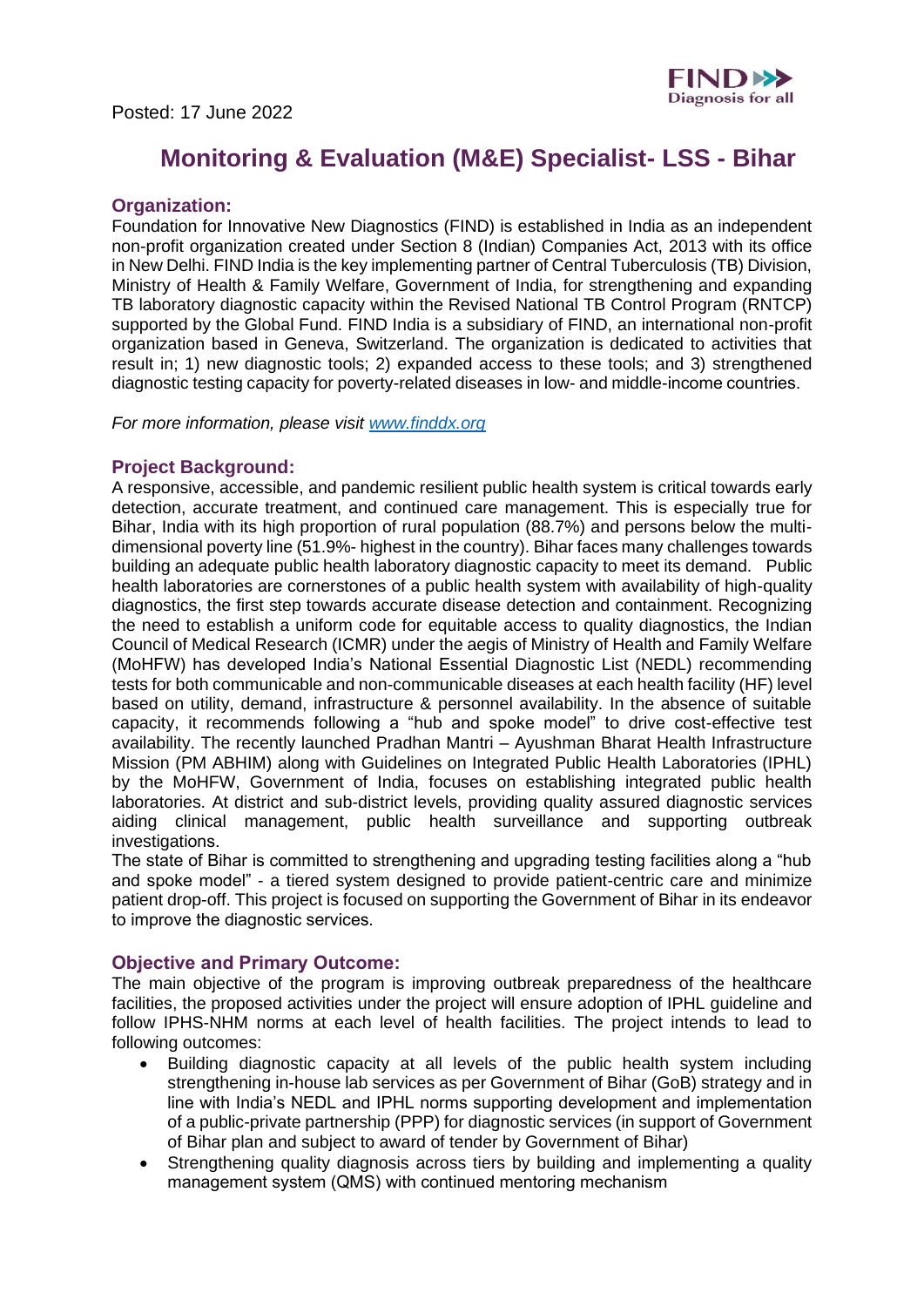

Posted: 17 June 2022

• Building sustainable laboratory capacity towards disease surveillance (focusing on febrile illnesses) through capacity building.

# **Location:** Patna, Bihar

# **Job description:**

The M&E Specialist will work closely with the Team Lead, Sr, M&E Lead and project team at FIND, as well as the State officials and other stakeholders. The specific activities & responsibilities will include but not be limited to:

- Create and manage all M&E initiatives for projects, including monitoring data quality and tracking the progress of activities.
- Provide technical leadership in the design of monitoring and evaluation tools and carrying out operation research.
- Manage M&E system and process development, creating a framework and procedure for monitoring and evaluation of project activities in line with both project requirement and stablished FIND M&E system and structures.
- Define and implement key project performance indicators (KPI) as well as their monitoring throughout the duration of the projects. Designing of KPI reporting framework and knowledge management.
- Plan and oversee the execution of periodic assessments.
- Develop process, output, and outcome indicators for project evaluation in consultation with relevant stakeholders.
- Lead the collection, compilation, and analysis of program data to publish periodic reports.
- Identify, manage partner organizations and/or contactors to conduct the data collection and analysis where needed.
- Produce regular monitoring and evaluation reports for FIND.
- Synthesize, communicate important findings and other conclusions through technical working groups, meetings in a way that these serve as helpful input for MoHFW.
- Develop, oversee implementation methods for analysis to access performance and impact that are in line with the project requirements as well as FIND overall impact framework.
- Review M&E data regularly with project staff at the District and State level to ensure that the project is accomplishing its objectives and flag necessary corrective actions if required.
- Capacity building of the implementing agency and field-based teams in M&E requirements and data management.
- Supervisory visits of sites/districts for data quality checks, data verification, assessments, and mentoring field staffs.
- Any other task assigned time to time.

## **Qualification and Experience required:**

- MBA/MPH/MSW/Master's in rural development/social development OR related fields from reputed Institutions.
- Must have 3 years of experience in the relevant field- MIS, M&E (needs to have indepth understanding of health systems in India).
- Must have previous experience of leading M&E activity at National/ State level.
- Deep understanding of M&E frameworks and methodologies.
- Should have conceptual understanding of Problem tree, Theory of change and Logframe.